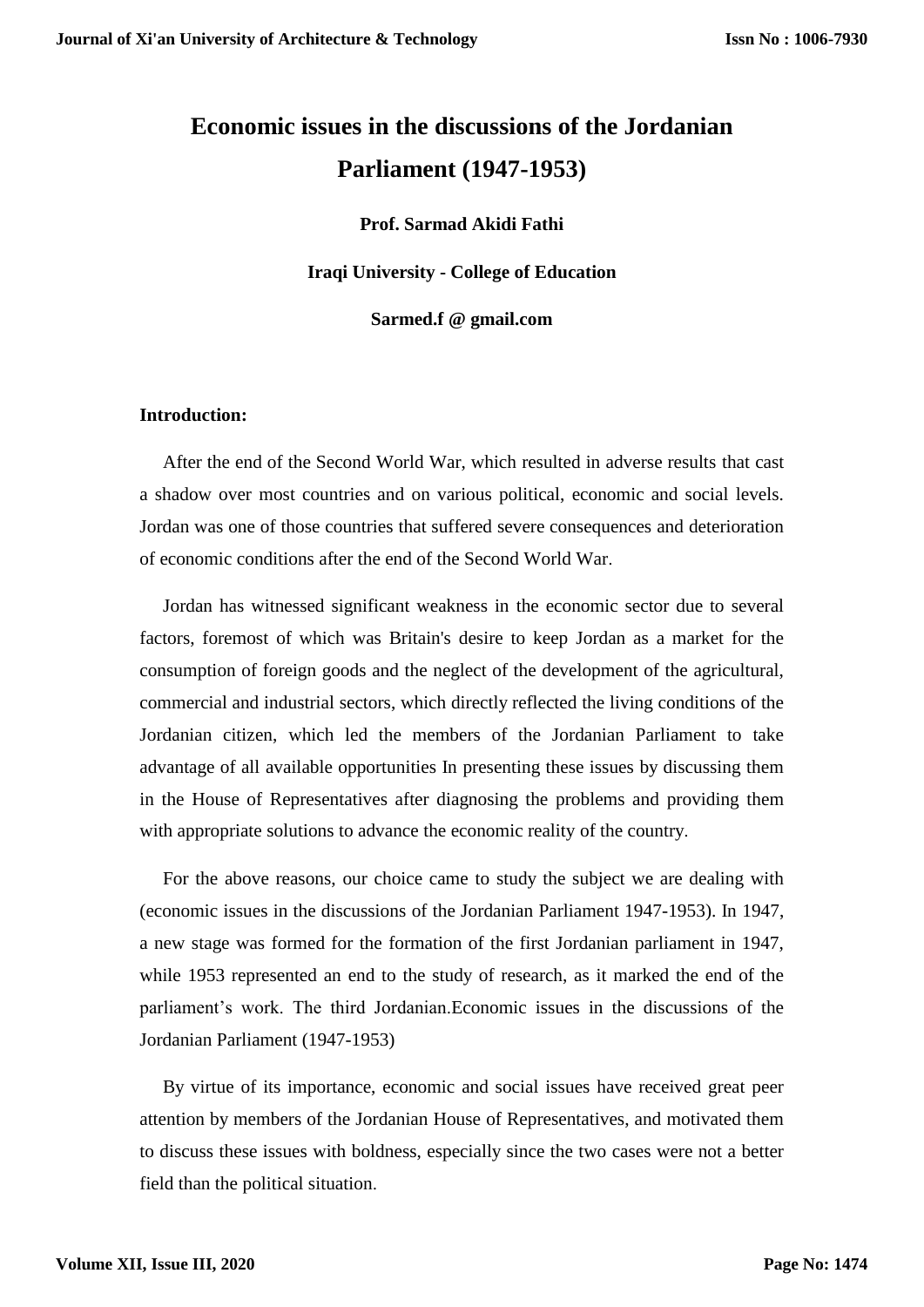| Deficit in millions | Exports are in     | Imports are in     |          |
|---------------------|--------------------|--------------------|----------|
| of dinars           | millions of dinars | millions of dinars | the year |
| 1,8                 | 2,6                | 4,6                | 1945     |
| 4,2                 | 2.4                | 6,6                | 1946     |
| 5,3                 | 0.9                | 6,2                | 1947     |
| 8.1                 | 2.5                | 10.6               | 1948     |
| 11,5                | 0.9                | 12,3               | 1949     |
| 13.9                | $\overline{2}$     | 12.5               | 1950     |
| 13.9                | 2,3                | 16,2               | 1951     |

East of Jordan has witnessed a large financial deficit in the trade balance in the years 1937 to 1949, ranging between 38% and 85.6%, if Britain keeps the budget of

Transjordan under its control throughout the mandate period, and the settlement and treatment of this deficit is largely dependent on aid The British ., most of which went to defense and security matters, while the lesser part went to development ., and the table below shows the deficit in the trade balance for the years (1945-1951), and through it the growing deficit is evident by the increase in the ratio of imports to exports.

**Table No. (1) shows the deficit in the trade balance (1945 – 195**1)

Where the trend of dependence on import and the external market tended very quickly compared to the level of domestic production, the value of imports in 1949 was equivalent to twelve times the value of exports.

The responsibility for the deficit in the Jordanian trade balance has been exacerbated by the aggravation of the apparent difference between the pace of production development and extremely slow exports, the development of external imports for the account of the private sector, civil administration, the army and very fast services, which drew a clear picture of the distorted and weak development in the local economy and the separation of economic sectors from Each other.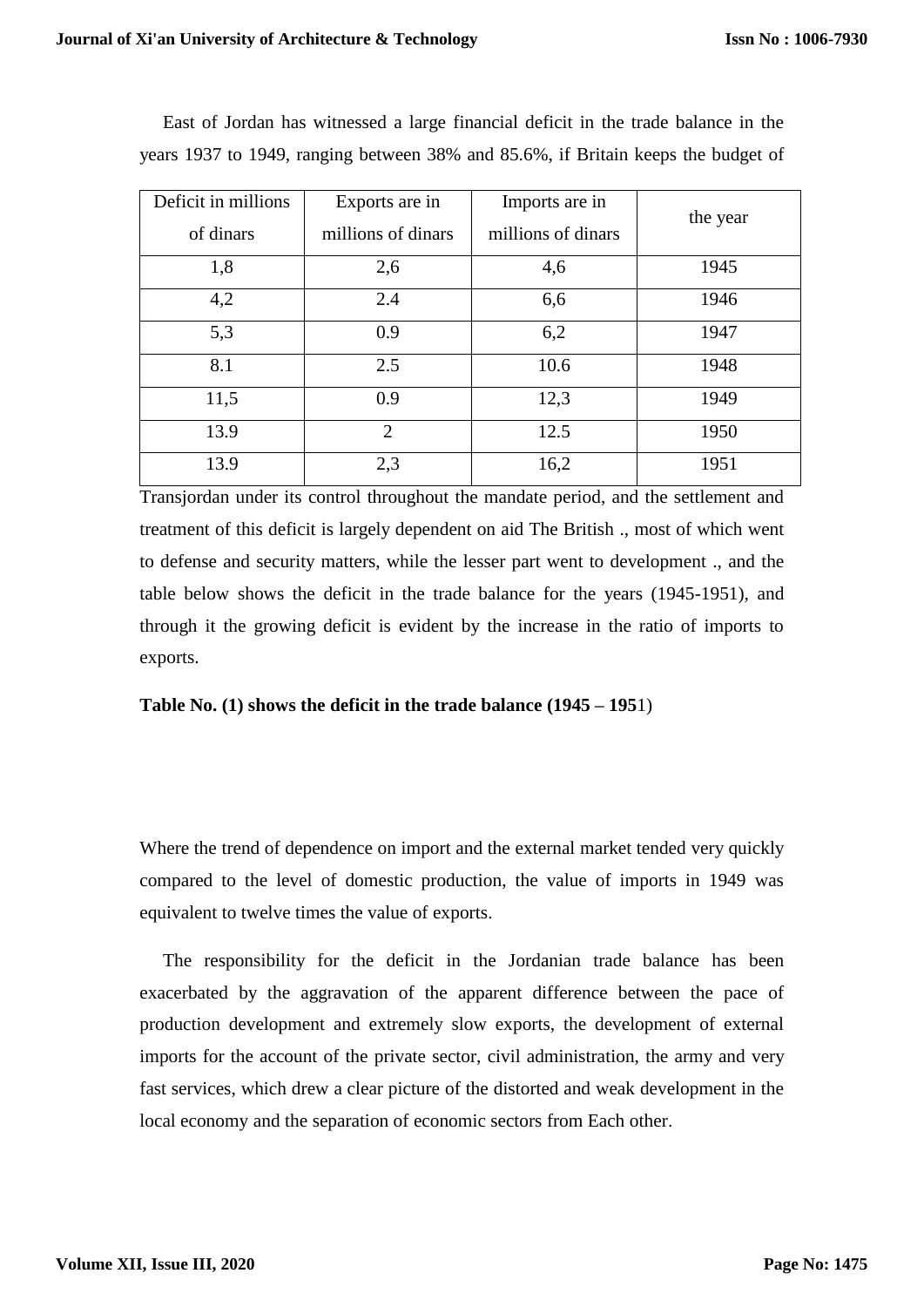This deteriorating economic situation has aroused the interest of members of the Jordanian House of Representatives, and motivated them to discuss the situation and include it in the agenda and find appropriate solutions to advance the economic reality.

Especially after the head of the Amman Chamber of Commerce and Industry (Ibrahim Hanako) described the economic situation, saying ((that Jordan is the front of economic problems before the World War and after it, say that any nation in the world faced it in terms of the difficulty of finding a solution to it and the lack of resources that must exist, so that the authorities can The concerned and competent authorities from drawing plans and overcoming th.

 For this purpose, MP Shafiq Archidat ., Deputy Irbid and member of the Independent Parliamentary Bloc, criticized the deterioration of the economic conditions in Jordan, which was taking reverse and unstable steps, especially after subjecting agricultural production, especially grain, to the benefit of the British forces for the purpose of financing them . and transforming eastern Jordan a market that consumes products. The Palestinian industrial industry, which was mostly owned by Jews or mixed Jewish-British companies ., at the same time he asked the Jordanian government to explain the reasons for the decline in Jordanian exports of grains such as wheat, barley, and corn, and how to deal with drought, and a decrease in the rate of rainfall that reached less than 50% On its regular rate of fall, which caused damage to agricultural crops and a large loss of livestock ., as well as its demand to provide a comprehensive study on ways to address and control locusts that invaded agricultural lands and caused great losses in agricultural crops, especially in the Ajloun region

Balqa ., which was negatively reflected in the lack of healthy agricultural crops and the high prices of healthy ones, especially wheat, which reached the price of one ton about (95) pounds and the price of a ton of barley (65) pounds and the price of a ton of corn (50) pounds, which forced Jordan to import flour From Canada, wheat from Turkey..

 The table below shows the most important Jordanian exports that were the backbone of the Jordanian economy before being exposed to the locust wave, which caused damage to those agricultural crops ..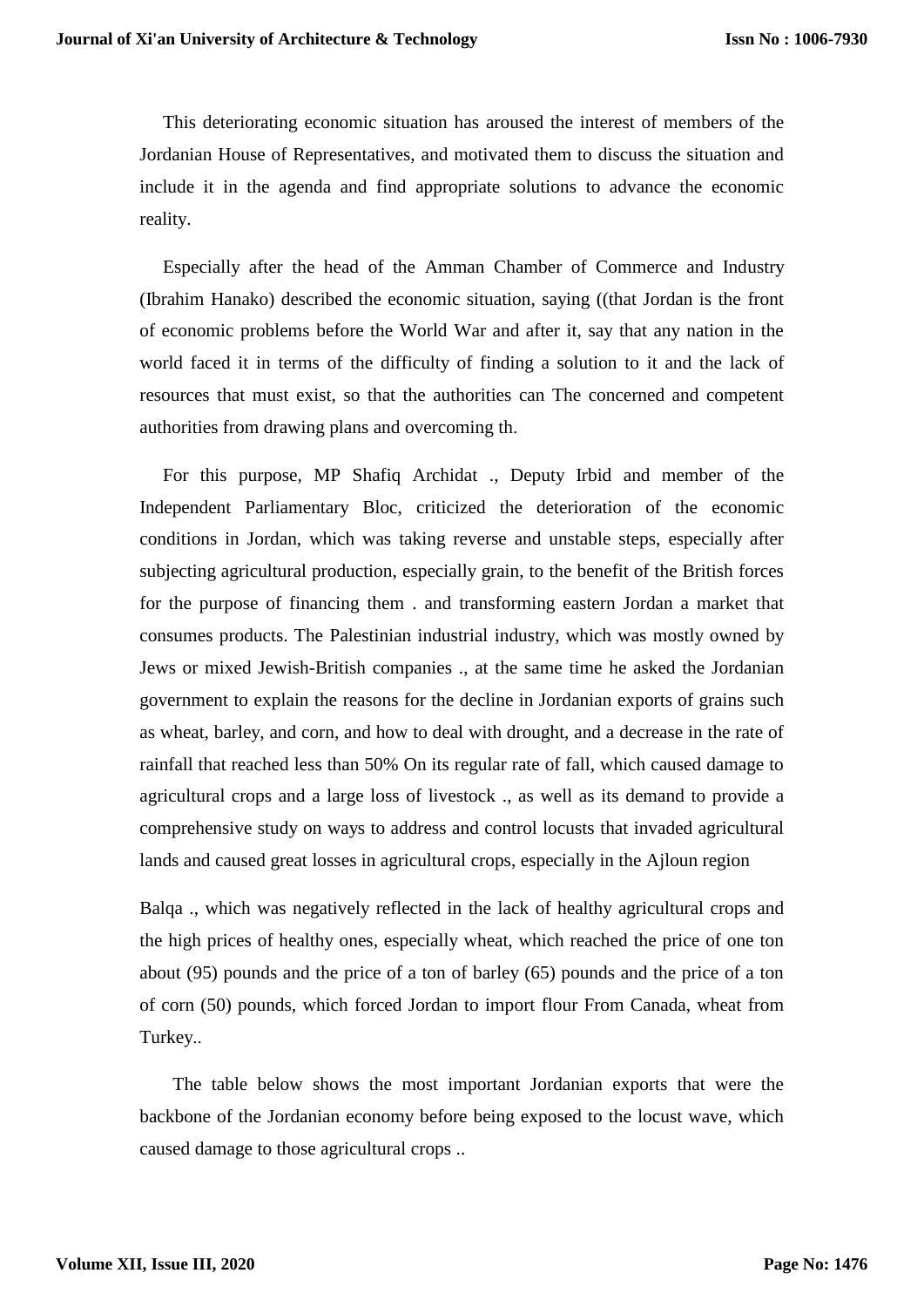| Value per ton in 1946 | Value per ton in 1945 | Subject       |
|-----------------------|-----------------------|---------------|
| 27149                 | 16999                 | wheat         |
| 7579                  | 4260                  | <b>Barley</b> |
| 2304                  | 8283                  | lentil        |
| 2402                  | 1435                  | corn          |
| 2939                  | 1153                  | chickpeas     |

Deputy Hamad Bin Jazi ., a deputy from the Bedouins of the South, called for improving the living conditions of the farmer and providing governmental support to him through providing good quality agricultural seeds and providing the best types of agricultural fertilizers, in addition to providing agricultural advances to improve the agricultural and living conditions of the farmer..

Representative Hashem Khair . demanded that farmers be exempted from taxes for the current year because of the poor agricultural season, work to dig artesian wells to maintain the presence of water needed for agriculture without relying solely on the rainy season, work to expand the area of agricultural land, and accelerate the formation of the Economic Council and the formation of committees To implement agricultural development programs..

While the MP demanded that the Mufti ., Al-Balqa's deputy, demanded the issuance of a law prohibiting the sale of agricultural lands in order to pay debts, and opening the door for import to bring the largest amount of wheat and barley in order to reduce the prices of these materials in the internal markets after canceling the customs duties imposed on everything It is imported from grain from outside Jordan..

As a result of the perseverance of the members of the Council and the persistent demand for government policy to take serious measures to prevent the problem from getting worse and more, and to protect the farmer and preserve his land without leaking into the hands of the major merchants and owners due to the agricultural obligations towards them, it has given the Jordanian government a renewed thinking in discussing the crisis, so it has taken Multiple steps and procedures including:.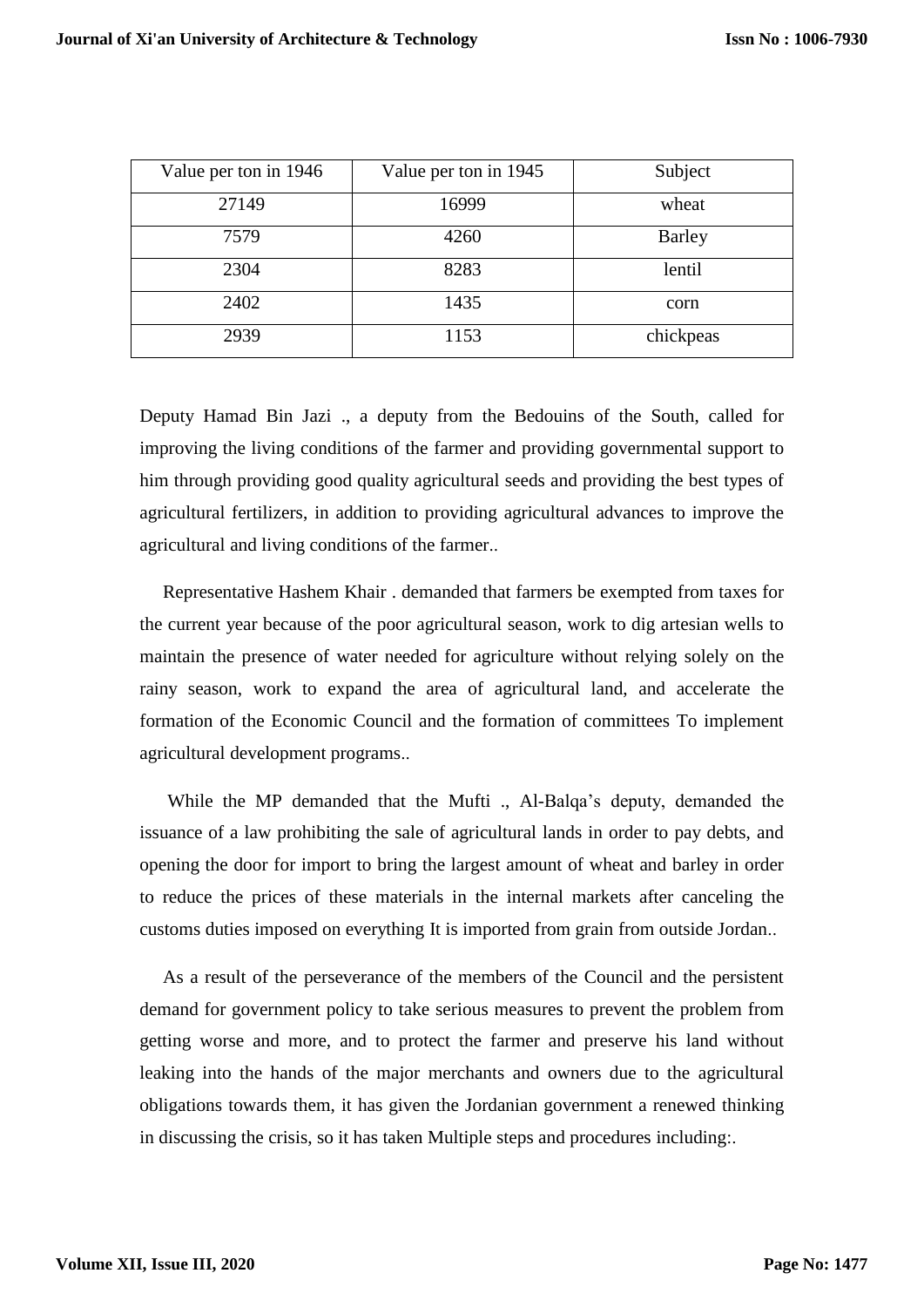- 1. Putting the hand of the government on all that is available to the merchants and owners of wheat and barley farmers, and undertaking its pricing at reasonable prices after transporting it and storing it in its warehouses.
- 2. Forming a special Ministry for Supply headed by Omar Matar . to take on the task of solving supply problems. The Ministry was formed in May 1947.
- 3. Ensuring that agricultural lands are not sold to prevent their infiltration into the hands of large owners and merchants.
- 4. Forming a ministerial committee charged with overseeing all necessary measures to deal with drought.
- 5. The government takes serious steps to import agricultural grains such as wheat and barley to ensure low prices for these materials on the local market.

Despite these government measures, they were not spared the criticism of the Jordanian representatives who recorded several observations on the steps followed by the Jordanian government, including:.

- 1 -That the assistance provided to farmers is little and does not meet their needs.
- 2 Not to spend a lot of financial dues to farmers despite their frequent reviews.
- 3 -Not to be fair in the process of distributing financial loans.

Members of the Jordanian House of Representatives were not satisfied with that. Rather, they worked to exploit all the appropriate opportunities to demand an improvement in the economic reality, and to continue the process of monitoring government violations and criticizing them. Deputy Shafiq Irshidat criticized the government's actions towards economic conditions, direct accusation to him of not following a correct economic policy. Based on sound foundations to enable it to face emergencies, he also criticized the method of relying on the opinions and reports of experts who were dispatched by the government to various parts of Jordan to study the case .. On the other hand, Representative Akef Al-Fayez, a representative of the Bedouins of the North, criticized the government's right to confiscate grain from farmers without prior notice, forcing many of them to purchase grain from markets at obscene prices, and pointed out that the value of loans granted to farms does not meet the need..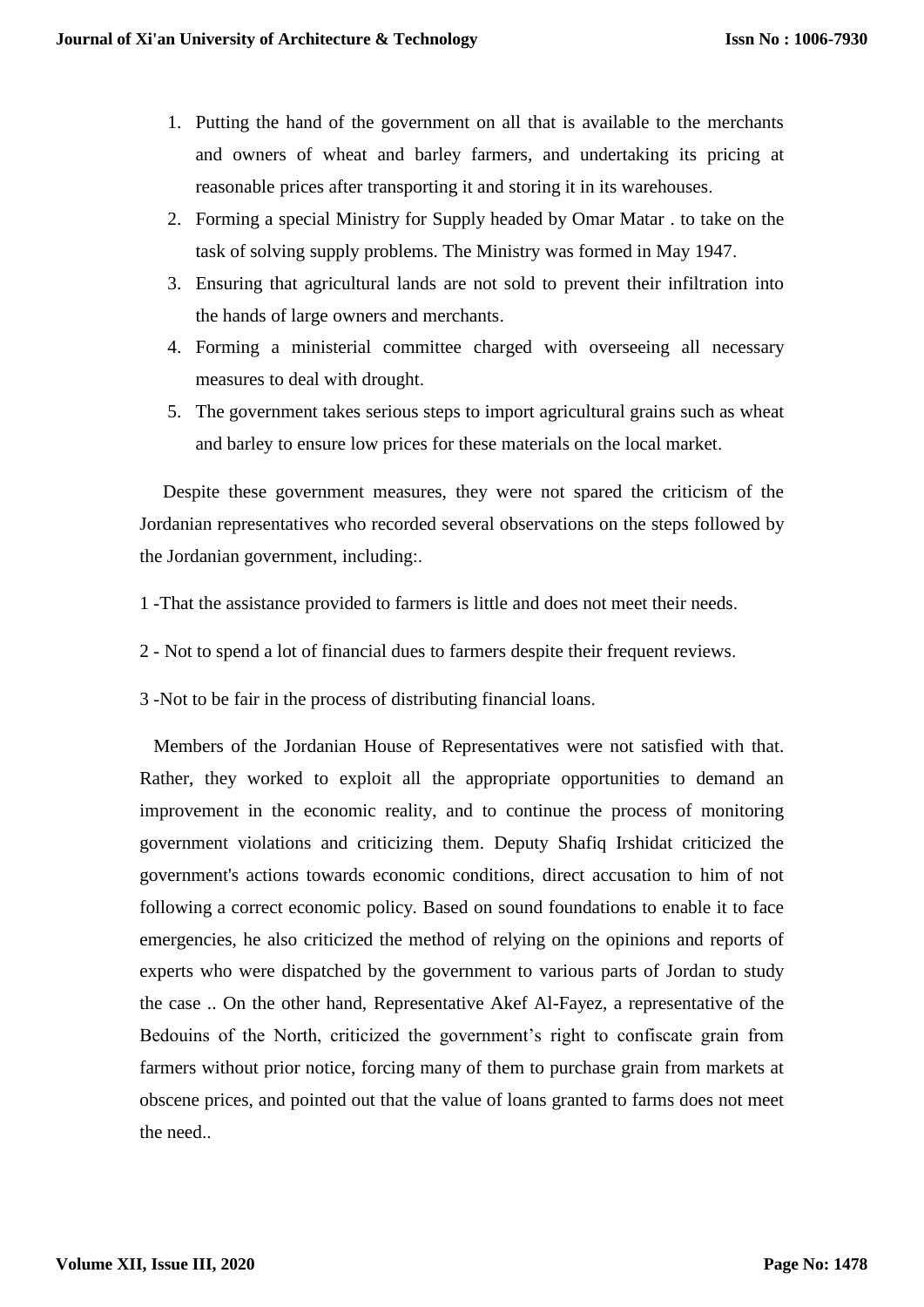Representative Abdullah Nawas . called on the Jordanian government to clarify the reasons for the outrageous rise in prices and the continuing needs prices, and pointed to the need to monitor prices by the government ., and MP Hazza Al Majali . criticized the deputy of Karak and the representative of the National Socialist Party ., weak measures The government is fighting the rise in food prices, such as flour, sugar and lentils, and instructed that one of the reasons for this rise in prices is due to the greed of monopolistic merchants for foodstuffs, and to the presence of smuggling of some foodstuffs outside Jordan and through some Bedouin tribes out of greed and greed ..

A number of deputies called for the necessity of enacting a new law indicating explicitly that the smuggling process be considered an act that violates honor, but can even be counted as a major national betrayal..

 Agricultural production in Jordan remained reeling in an inconsistent manner, despite the increase in the budget of the Ministry of Agriculture to (13,000) thousand dinars in 1947 until it reached (30,000) thousand dinars in 1948 ., but the production remained the same , And the table below shows the amount of cultivated area for cereals and legumes between 1947-1949:

| The area planted in<br>dunums in 1949 | The area planted in<br>dunums for the year<br>1948 | The area planted in<br>dunums in 1947 | Name of the<br>crop |
|---------------------------------------|----------------------------------------------------|---------------------------------------|---------------------|
| 1,190,000                             | 1,535,000                                          | 1.930000                              | Wheat               |
| 359,000                               | 498,000                                            | 650,000                               | barley              |
| 73,000                                | 154,000                                            | 50,000                                | Lentils             |
| 8,260                                 | 15,000                                             | 70,000                                | Chickpeas           |
| 8,000                                 | 14,000                                             | 70,000                                | <b>Beans</b>        |

The parliamentarians demanded, once again, to accelerate the formation of an economic council . in order to support economic activity. The Jordanian government responded to this request, and it was composed in May 1950 and included both Suleiman al-Nabulsi, Minister of Finance and Economy, and Anwar al-Khatib .,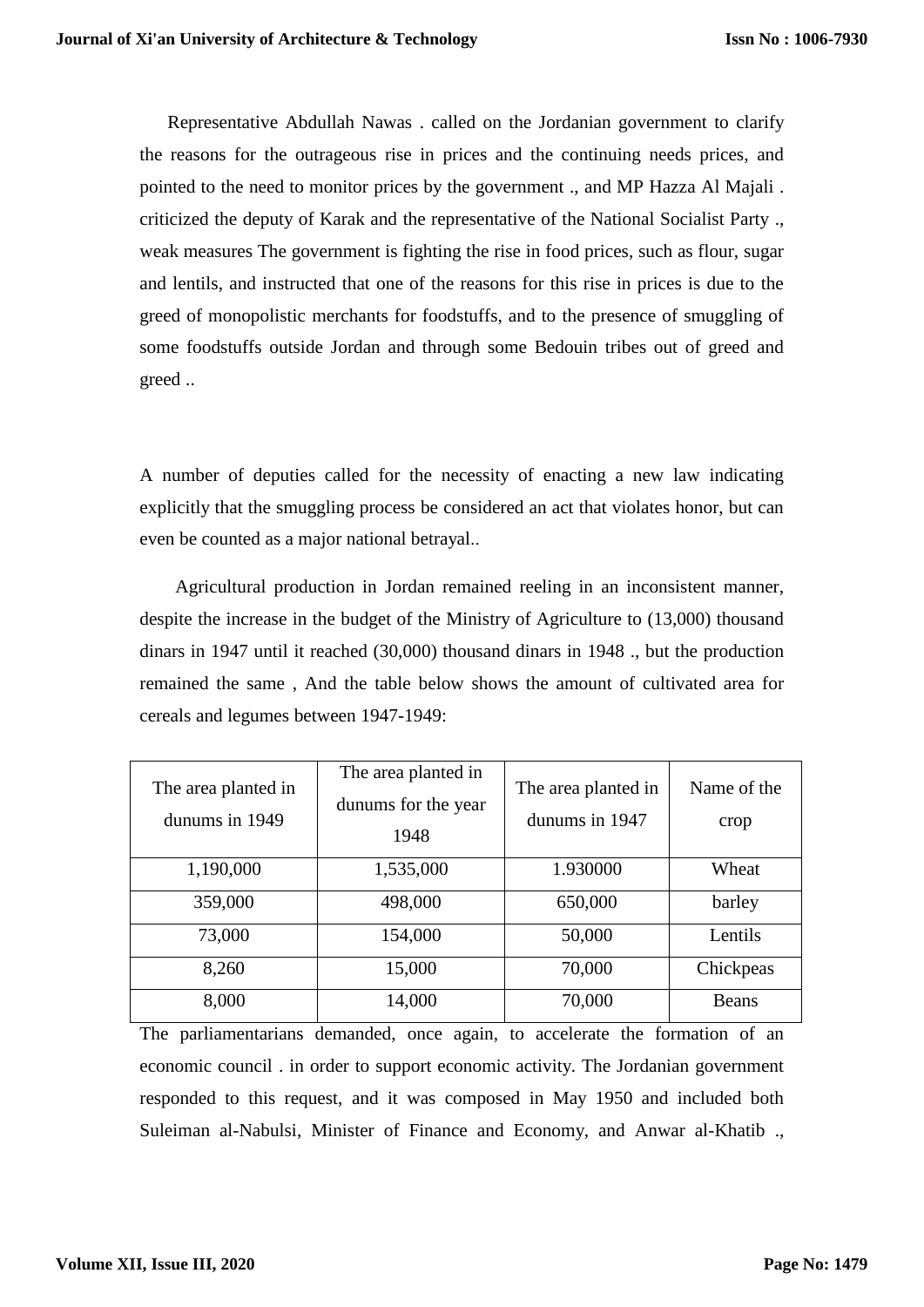Minister of Trade and Hazaa al-Majali, Minister of Agriculture, as well as the Minister of Foreign Affairs. Ahmed Toukan..

In order to advance the economic reality, especially the agricultural side, Representative Shafiq Irsheidat called for the distribution of the largest number of princely lands belonging to the state to the largest possible number of farmers, saying (The world is moving towards agricultural properties and making the land distributed among the largest possible number of farmers, because agricultural ownership claimed to serve and better For production, I suggest that there should be legal legislation establishing the principle of the distribution of lands belonging to the state in order to increase national production..

And another number of deputies called in the opening minutes of the third session of the National Assembly in 1953 to support the agricultural bank and increase its capital by adding (70) thousand Jordanian dinars as a loan and urged the farmer to use modern scientific methods in agriculture and generalize agricultural extension services to all regions of the Kingdom . and work to Spreading awareness among farmers through setting up agricultural courses and using agricultural extension films.

As for trade, the deputies stressed the need to revive Jordan's internal and external trade and to stay away from factors that hinder the development of trade, including bad quality

The internal and external affairs and avoiding the factors that hinder the development of trade, including poor transportation, and stopping work on the Hejaz railway, thus weakening the income from trade..

 The deputies sought to urge the Jordanian government to revive foreign and domestic trade through commercial contracts with neighboring and friendly countries, so the government initiated the establishment of commercial companies to stimulate commercial movement and the table below shows the type of companies established between 1940-1949 and the number of their capital ..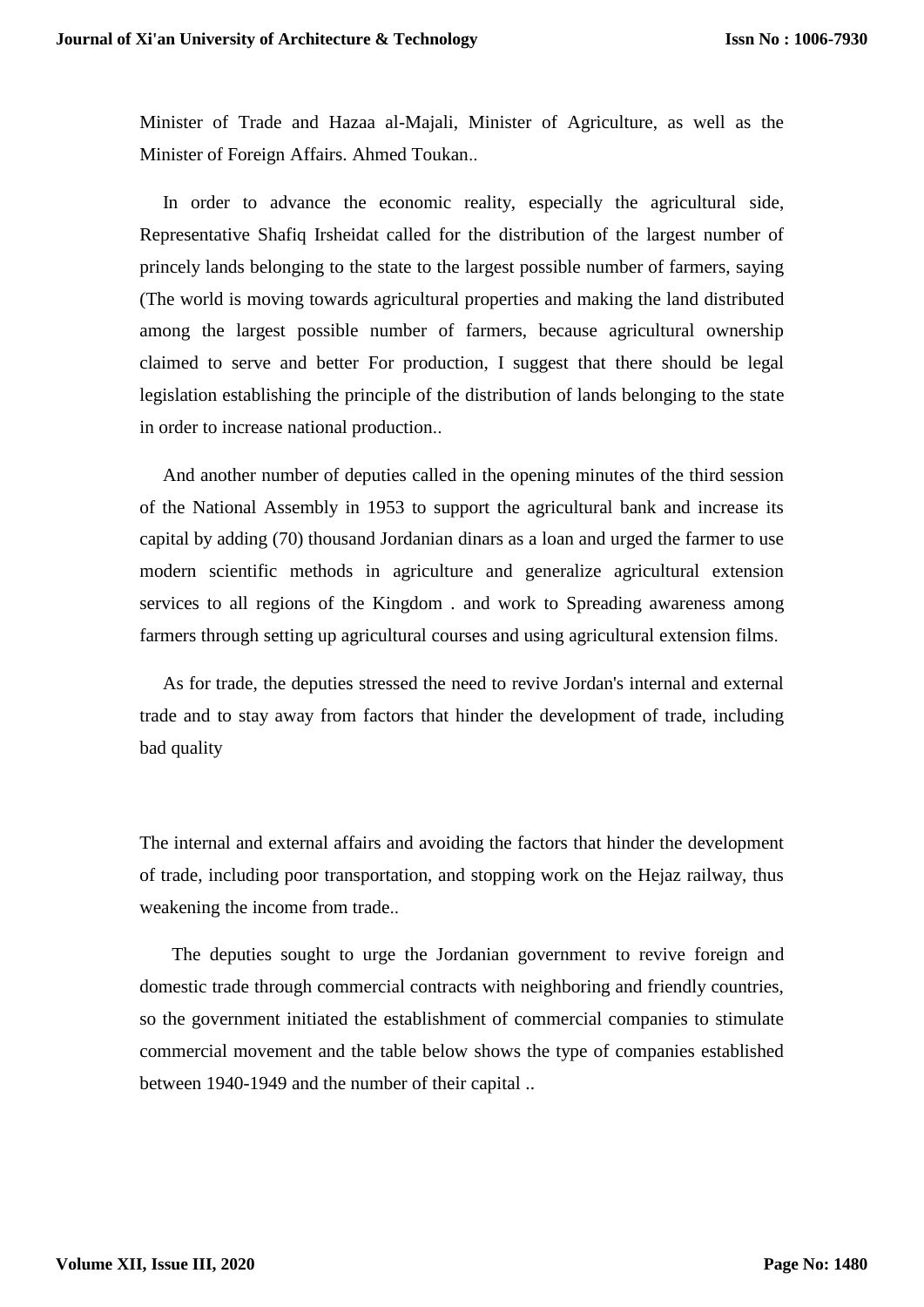| Its total capital in<br>dinars | the number     | Type of Company                 |
|--------------------------------|----------------|---------------------------------|
| 593,610                        | 66             | Business companies              |
| 19,000                         | $\overline{2}$ | Cinema companies                |
| 115,000                        | 10             | Travel and tourism<br>companies |
| 20,000                         | 1              | Pledge companies                |
| 33,000                         | 3              | Industrial companies            |
| 500                            |                | Auditing firms                  |

We note from the table the increase in the number of registered commercial companies, which amounted to 79.5% of the total registered companies and whose capital amounted to 76% of the total capital of registered companies..

The deputies called on the Jordanian government to pay attention to the port of Aqaba, and to transfer foreign trade to it after the loss of the Palestinian ports on the Mediterranean Sea in the wake of the Palestinian Nakba of 1984, and the transformation of Jordanian trade to the Lebanese ports..

The internal trade received the attention of the deputies, as they demanded to protect the internal trade by protecting the local products, and to prevent the import of goods similar to that of the local industry, or to limit the import of those goods to the extent of the need .. Which imports from outside Jordan in kind instead of collecting cash amounts ., and at the same time they demanded opening the doors of foreign trade, especially with neighboring countries and allowing Egyptian sailboats to serve between Suez and Aqaba to ship the goods sent to Palestine, Iraq, Syria and Reducing the accumulated cargo in the port of Aqaba, thus increasing the mutual benefit between all parties.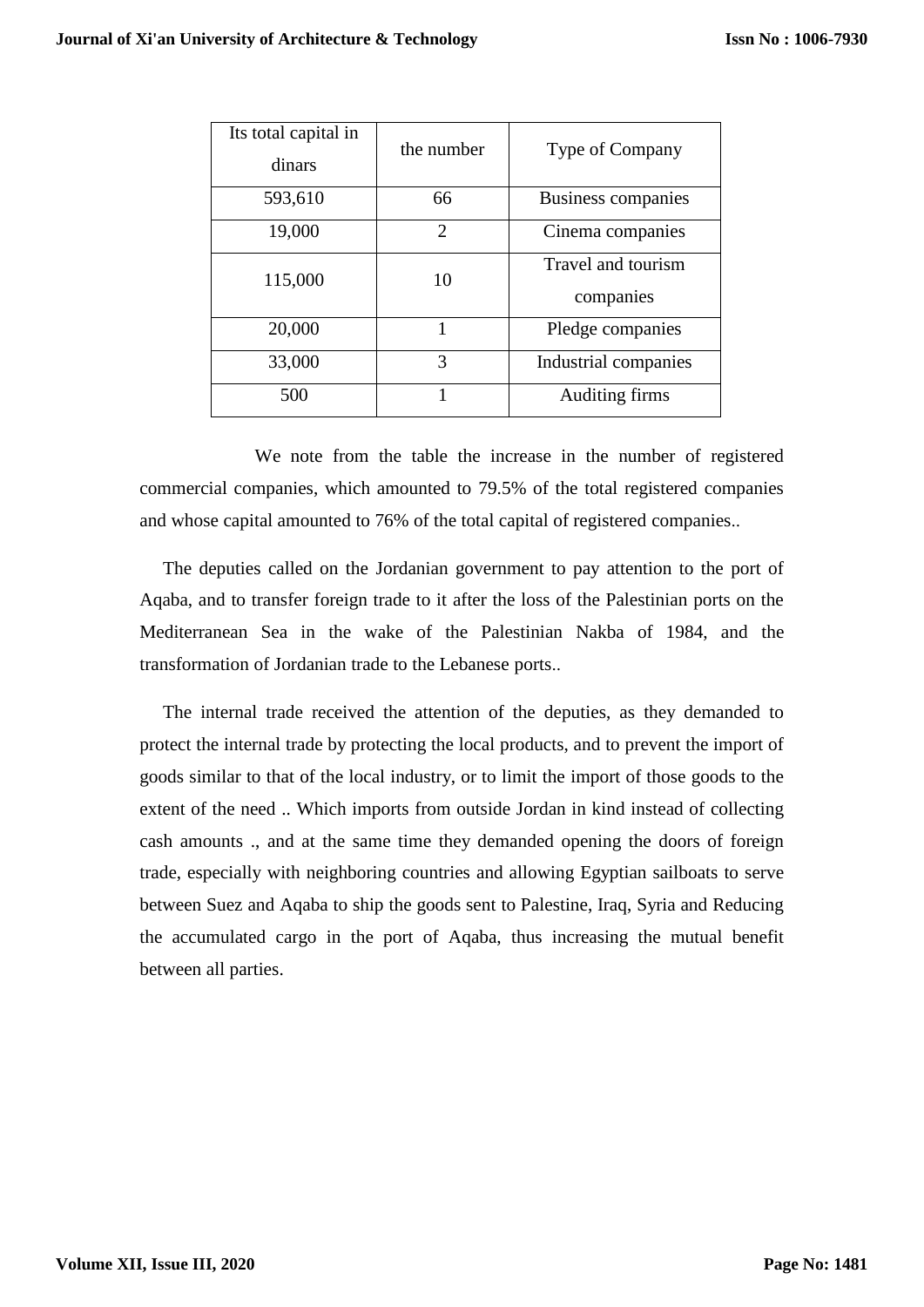## **The table below shows the relative importance of the group of exports and imports to Jordan during the period (1946-1949)**

In the industrial field, the deputies called on the Jordanian government to encourage the industrial sector, which has complained of neglect, degradation and weakness in local production. MP Rashad al-Masoudi, the deputy of Hebron, criticized the delay in industries in Jordan that are limited to extracting olive oil through the use of primitive wood mills, ceramics and industry Manual weaving and some old wineries . and small factories for the production of bricks and other building materials..

Some deputies have pointed out that the causes of industrial backwardness are due to narrow markets, a small population, traditional production and consumption, and weak capital services that have contributed greatly to the multiplication of the domestic market, in addition to the fact that Britain bears the largest part of the delay in industry in Jordan because of its policy to keep The country is agricultural, not industrial..

Others pointed to one of the reasons for the weakness of industrial production is the provision of incentives to the Jordanian government for industrial development on the one hand, and it did not work to stimulate and develop industrial and vocational schools on the other hand, in addition to exploiting the mineral wealth and raw materials in Jordan..

In order to advance the industrial reality, the deputies suggested that the Jordanian government seek to form commercial and industrial chambers, and expedite the establishment of an agricultural and industrial bank that takes upon itself to provide the capital necessary to support the industry, and to issue a law to reduce customs duties imposed on merchants and craftsmen and industries, especially those Fees that constituted 15% of Jordan's total revenue

The deputies called on the Jordanian government to follow a sound economic policy if it wanted the future development of the country's economy and its industry, and this policy is based on respecting private ownership, encouraging individual initiative and confirming the state's ownership of resources, natural

..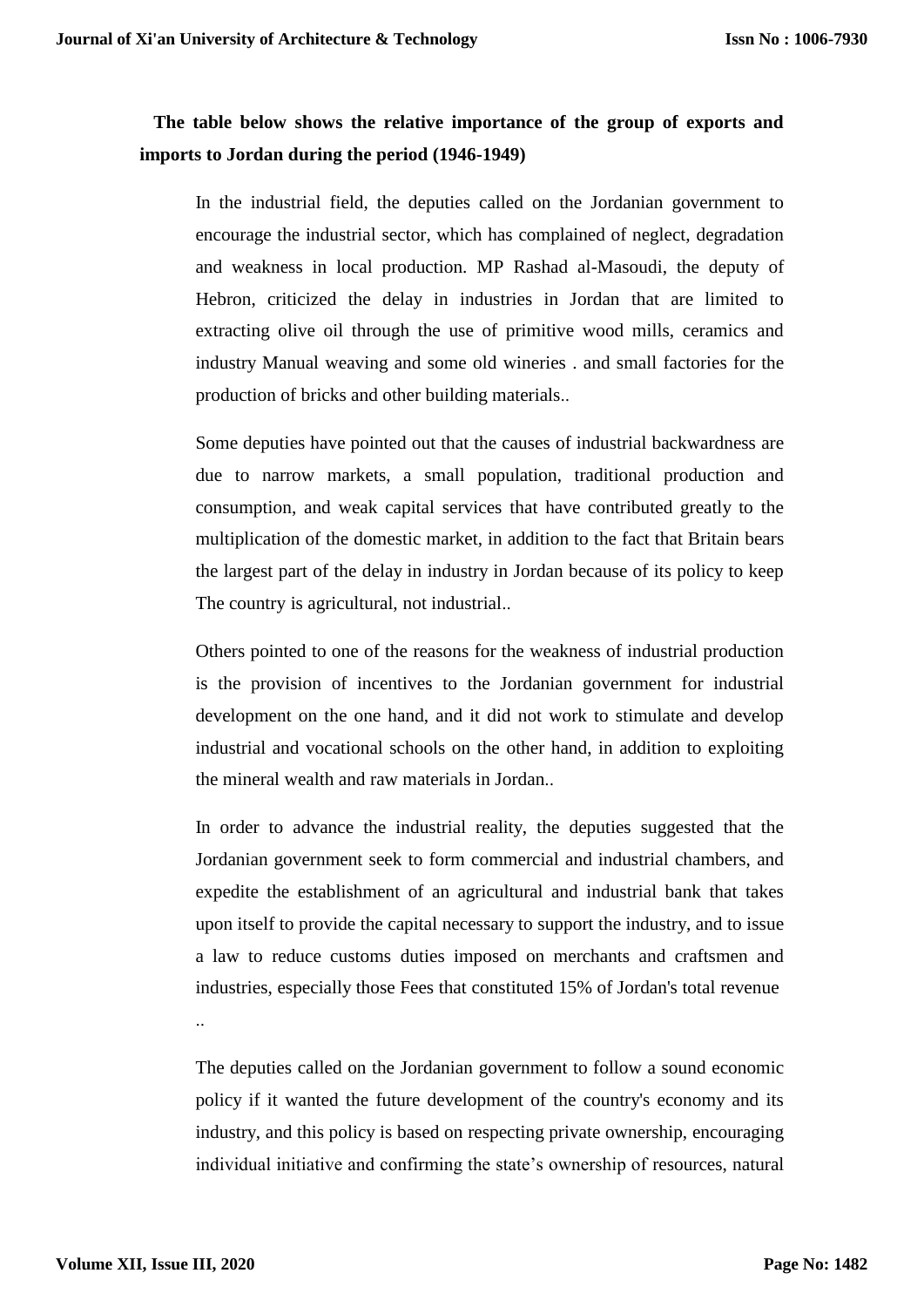resources, and strategic projects, and to follow advanced scientific and technical means to increase production to meet the needs of citizens It provides them with job opportunities..

On the other hand, some deputies stressed the need to work to integrate the roles of the economic sectors, private, public and mixed, to create conditions for the development of those sectors, to recognize the role of each, and to evaluate its performance in accordance with economic fundamentals and social accounts..

The Jordanian government has responded to some demands, including the issuance of the law to establish commercial and industrial chambers in the Jordanian capital and in the districts and districts . as well as the establishment of the Jordanian construction bank that will contribute to finding some small industries, and speed up the implementation of the construction of the cement factory to provide the Kingdom with what it needs from the main material for construction Instead of importing it from outside Jordan..

The Jordanian government, in front of the pressure and demands of the deputies, sought to amend the Tablene Agreement ., as the amendment stipulated that the company provide two thousand tons of crude oil annually to the Jordanian government, then the amount was adjusted to (200) thousand tons annually..

These efforts by the government did not convince members of Parliament, but criticized the slow implementation of the procedures, and the failure to use Jordanian wealth properly, which would be the beginning of the disposal of British aid. Therefore, when opening the discussion of the state's general budget in 1954 and 1955, MP Rashad al-Masudi addressed a question to the Jordanian government about the reasons for the slow pace of implementing projects, including the project to extract potash from the Dead Sea and exploit other minerals present in the sea..

As a result of this, the opening speech of the parliamentary session for the third regular session of the National Assembly in 1953 included the saying (In the industrial field, the government directed its attention to exploiting the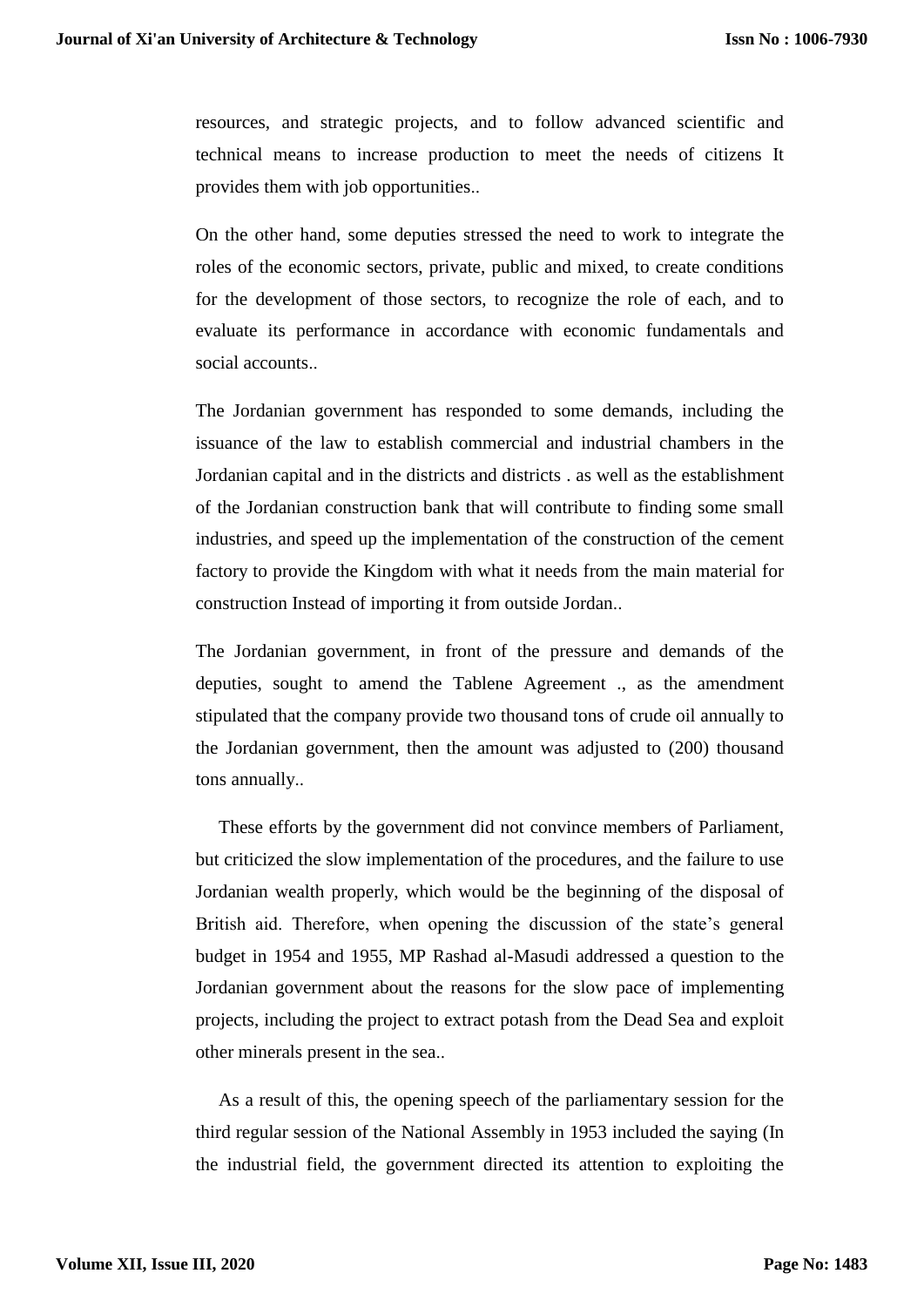country's mineral wealth, and it strives with full force to contract with foreign companies to explore for oil and contract with American companies to exploit the minerals in the Dead Sea) What aroused the ire of the deputies who rejected the idea of the presence of foreign companies in Jordan, and attributed the reason for the delay in the economy and industry in their country is the foreign control of the capabilities of the country for a long time, and they emphasized, in return, the permitting the involvement of Arab companies instead of companies A Foreign..

 The bottom line is that the Jordanian economy has suffered from successive crises and accidents that have affected the economic situation, starting from the presence of the British forces through droughts and lack of rain, which attracted the attention of MPs to discuss the situation during the Jordanian parliament sessions.

Conclusions:

Through studying and going into the minutes of the Jordanian parliament (1947-1953) to search for economic issues that have been discussed, we can reach a set of conclusions that we summarize as follows:

- 1. Britain was keen to keep Jordan as an agricultural country without paying attention to other economic aspects of reliance on the foreign market to import what could fill the shortage, especially from Britain, which has become one of the countries exporting to Jordan.
- 2. The House of Representatives discussions held in a regular or extraordinary manner were not without harsh criticism of the deputies of the deteriorating economic situation and the diagnosis of the reasons for that situation.
- 3. Despite all the attempts of the Jordanian government to find solutions to advance the economic reality, but it did not persuade the deputies and considered them as spot solutions that do not contribute to solving economic problems.
- 4. The economic sector (agricultural commercial industrial) suffered from clear neglect by the Jordanian government, and the economic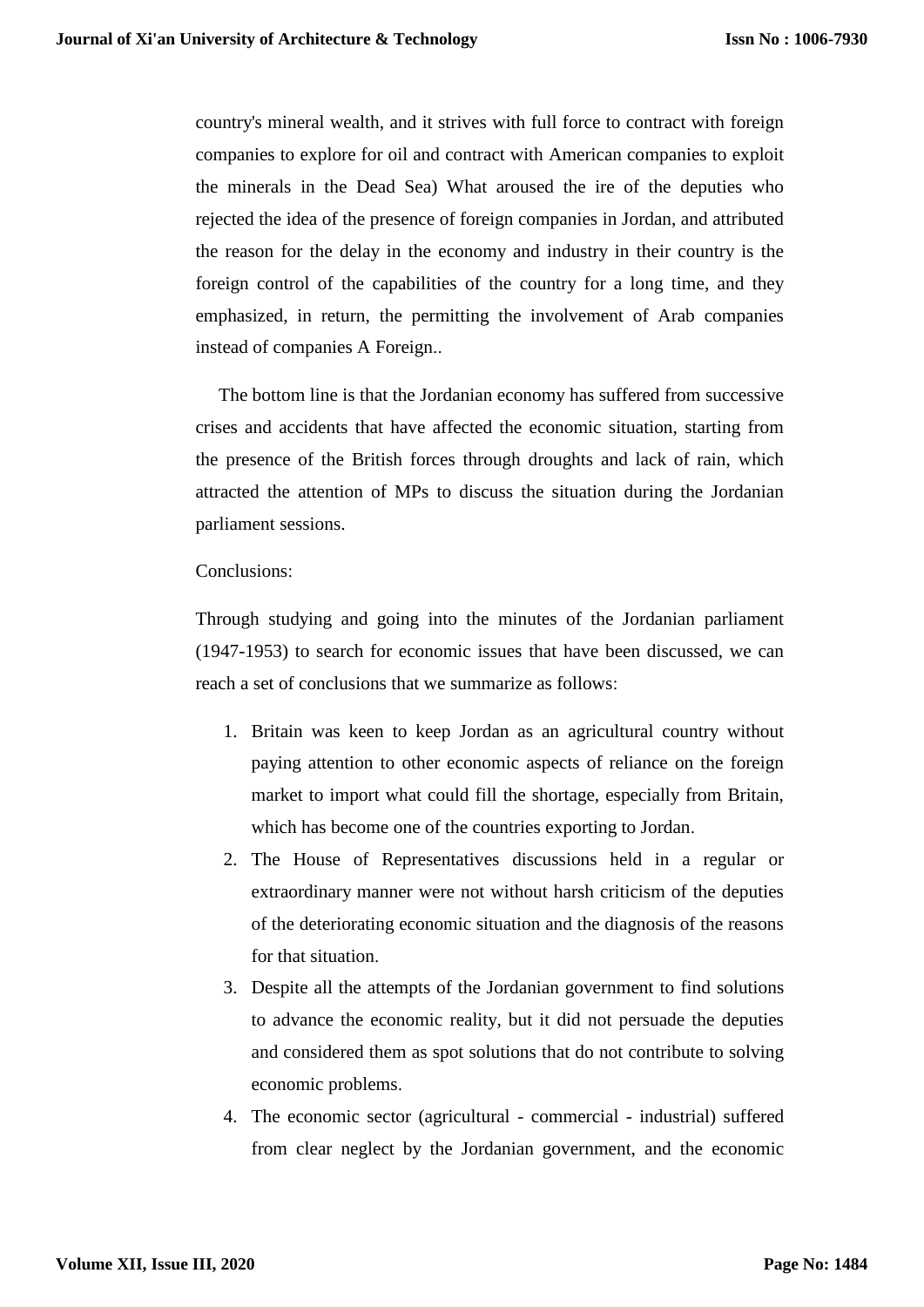sector was weak and the lack of local production to become unable to meet the needs of the local population.

- 5. Not introducing modern technology in agriculture, industry, and commerce, and relying on old means, which has created a delayed and flabby economy unable to keep pace with the global economic situation.
- 6. Representatives were keen to open joint Arab cooperation and call for achieving Arab solidarity and an affirmation of the good relationship with all Arab countries instead of going to foreign companies.

## **List of margins and sources:**

- (1) Kamel Mahmoud Khella, The Political Development of Transjordan (1921-1958), The Public Establishment for Publishing and Distribution, Tripoli - Libya, 1983, p. 257
- (2) Hani Hourani, The Socio-Economic Composition of Transjordan, Advances of Distorted Development (1921- 1950), Palestine Liberation Organization, 1st edition, Beirut, 1978, p. 105.
- (3) Sarmad Akidi Fathi, The Democratic Movement in Jordan (1928 - 1958), unpublished doctoral thesis, Ibn Rushd College of Education, University of Baghdad, 2012, p. 148.
- (4) Jordanian Ministry of Planning, Jordanian Statistical Bulletin of (1945 - 1967), Amman, 1968,
- (5) M. The first Jordanian n, the first regular session, the seventh session, November 16, 1947, p. 28.
- (6) Al-Hurriya Newspaper (Baghdad), No. 116, November 12, 1947.
- (7) Born in Irbid in 1918, he obtained a law degree from the University of Damascus in 1941, he became a founding member of the first branch of the Muslim Brotherhood in Irbid, was elected a member of the House of Representatives three times for the Ajloun district, served as Minister of Justice in 1953, became a founding member of The National Socialist Party in 1956. For more, see: Appendix of the Jordanian Official Gazette, summary of the history of the members of the Fifth Parliament, No. 344, March 29, 1956.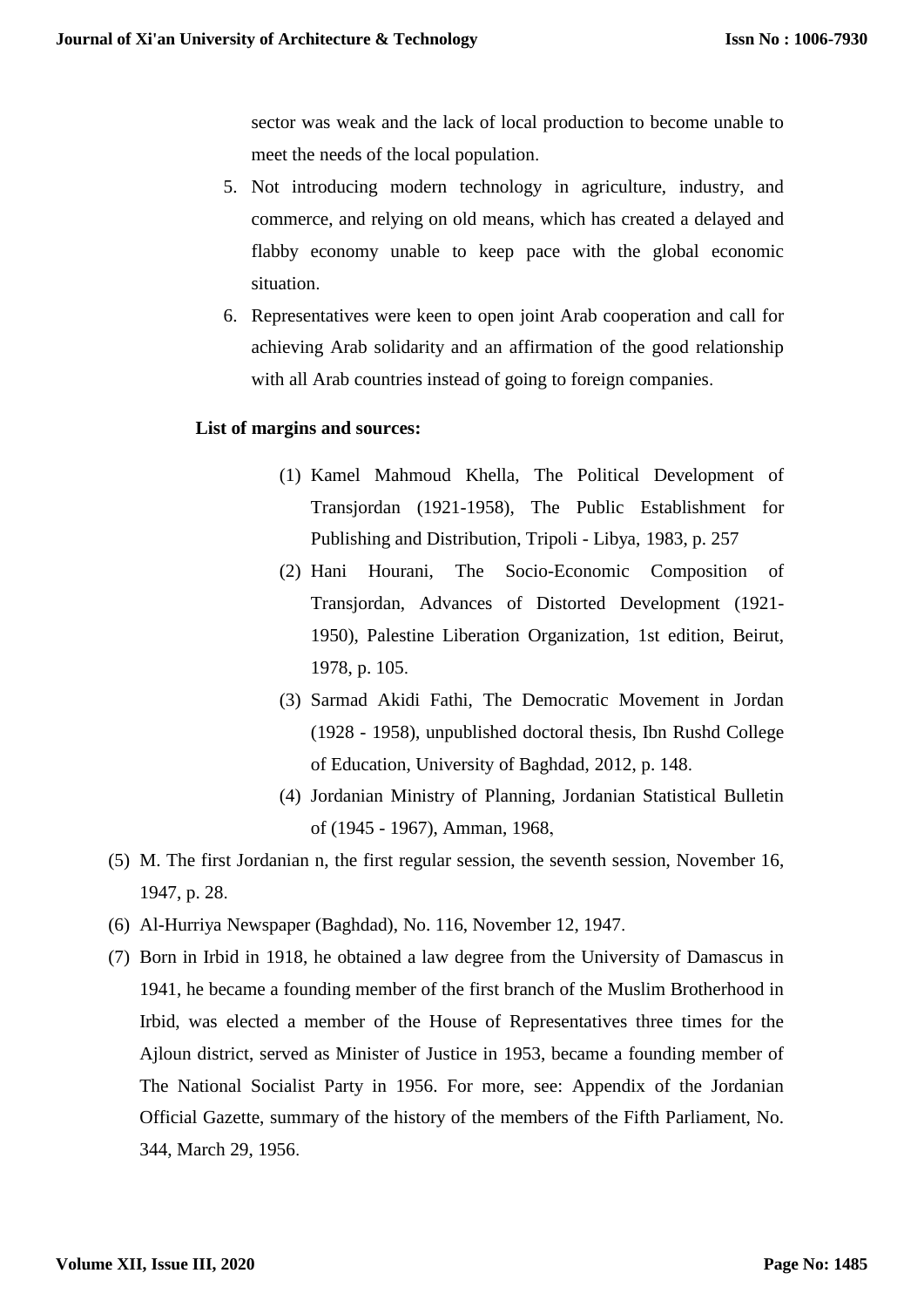- (8) M.M. The first Jordanian n, the first regular session, the seventh session, November 16, 1947, p. 29.
- (9) Knoikoff, Opcit, P. 10.
- (10)M. M. The first Jordanian n, the first regular session, the seventh session, November 16, 1947, p. 30.
- (11)Jordan witnessed massive waves of locusts until it was called the locust year, and spread in various parts of Jordan, and the Najd region was the first major source of locusts in Jordan. For more information, see: The Jordan newspaper (Amman), No. 337, April 7, 1947.
- (12)Suleiman Musa Pages from Modern Jordan History, Spotlight on British Documents (1946 - 1952) Amman, 1992, p. 32.
- (13)Al-Jazirah Newspaper (Amman) No. 1186, May 25, 1947.
- (14)Born in Tafila in 1985, participated alongside the Arab revolutionaries in the Great Arab Revolution in 1916, led a campaign to purify the Wadi Araba when the Jews attacked him, became a member of the first Legislative Council in 1929, and a member of the first Jordanian parliament in 1946, died in 1957. For more information, see: Hassan Saleh Othman and Hamed Ahmed Al-Shobaki, men with King Abdullah, founder of the Hashemite Kingdom of Jordan, Amman, 1995, p. 168.
- (15)M. M . First N, First Regular Session, Tenth Session, December 22, 1947, pp. 44-46.
- (16)Born in Amman in 1897, he completed his secondary education in Damascus. He was elected head of the People's Party. He held several positions, including Director General of Antiquities in 1938, then Minister of Communications at the First Ministry of Samir Al-Rifai in 1944, and Minister of Interior in the Sixth Ministry of Tawfiq Abu al-Huda in 1947, died in 1948. . For more see: Ziyad Abu Ghanima, Partisan ministers on the map of Jordanian governments, Amman, D.T., p. 128.
- (17)Al-Jazirah Newspaper (Amman), No. 1186, December 22, 1947.
- (18)M. M.N., First regular session, tenth session, December 22, 1947, p. 44.
- (19)M. M. N. The first, first regular, tenth session, November 26, 1947, pp. 44-47.
- (20)Born in Ma'an in 1988, worked as a clerk at the Turkish Government House in Ma'an, appointed District Commissioner for Jerash and Madaba districts in 1930, appointed Secretary-General of the capital Amman 1955, then Minister of Defense in 1956 and in 1958 he became a member of the Jordanian-Iraqi Federation (Union Al-Hashemi), died in 1973. For more information, see: Al-Jazirah Newspaper (Amman), No. 1185, May 25, 1947.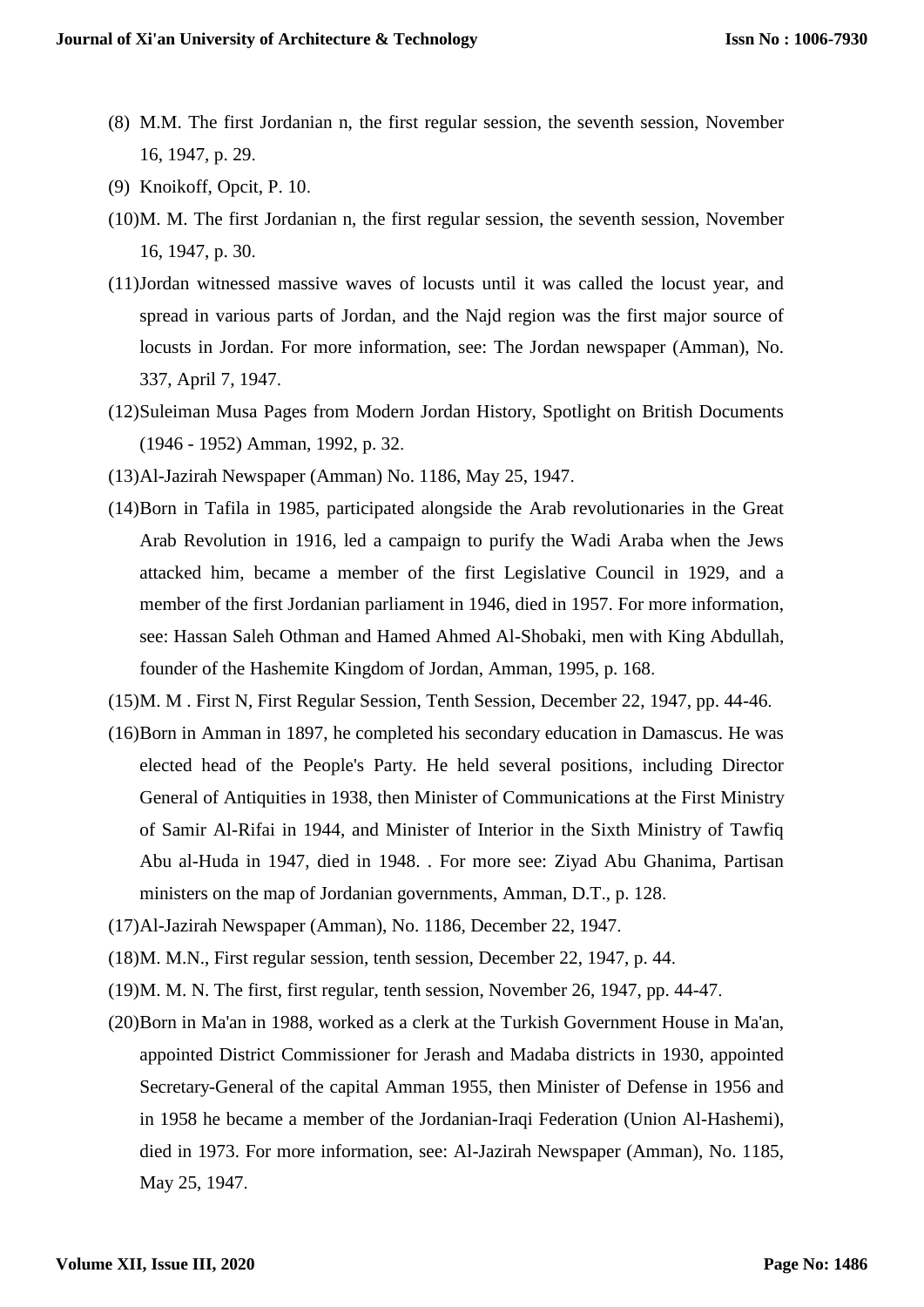- (21)Walid Nasser Ibrahim, Parliamentary Life in the Hashemite Kingdom of Jordan, (1946-1967), Unpublished Master Thesis, College of Arts, Yarmouk University, 1993, p. 49.
- (22)M.N. Jordanian, first regular session, tenth session, October 26, 1947, p. 46.
- (23)Born in Amman in 11924, he worked as President of the Royal Protocol in 1946. He was elected captain of the Jordanian Farmers Syndicate in 1947, then he was elected Minister of Agriculture, and given his efforts he was awarded the Jordanian Renaissance Medal in 1957. For more information, see: Naif Hijazi and Mahmoud Atallah, previous source, p. 132.
- (24)M. M . Jordanian N, first regular session, tenth session, November 26, 1947, p. 49.
- (25)He was born in the town of Al-Tayyibah in the Ramallah district, completed his secondary education in Jerusalem. He joined the Institute of Palestinian Rights in 1948 and became a member of the Jordanian House of Representatives for the city of Jerusalem. He passed away in 1985. For more information, see: Ahmad Al-Marashly and Abdel-Hadi Hashem, The Palestinian Encyclopedia, Vol 3, 1st Floor, Damascus, 1984, p. 177.

(29)M. M . N. The first regular session, the seventh session, October 3, 1951, p. 46.

(30) Born in the town of Ma'in in 1917, he obtained a law degree in 1946, practiced law in Karak and then moved to Amman. He was appointed mayor of Amman (1948- 1950). He held several ministerial positions, became Minister of Agriculture in 1950 and then Minister of Justice in 1951. As Minister of the Interior in 1953, he became a member of the Senate from 1958 to 1959, who was killed in the explosion of the Prime Minister building in 1960. For more see: Iman Al Akour, Hazza Al Majali and his role in Jordanian politics, Ministry of Culture, Amman 2002, pp. 10-14.

(31) One of the most prominent Jordanian parties with a nationalist and unitary orientation, in addition to the Jordanian Arab Party and the Arab Renaissance Party, was established in July 1954, whose party structure consisted of Suleiman al-Nabulsi, Hazaa al-Majali, Abdel-Hakim al-Nimr, and Hakam al-Masry and others. A constitutional, parliamentary system based on the principle of the separation of powers, and that the Jordanian people are part of the Arab nation, and has worked to guarantee freedoms. For more, see: Nasr Al-Majali, King's Party or King of the Party, London Journal of Solidarity, No. 329, 1989, p. 21.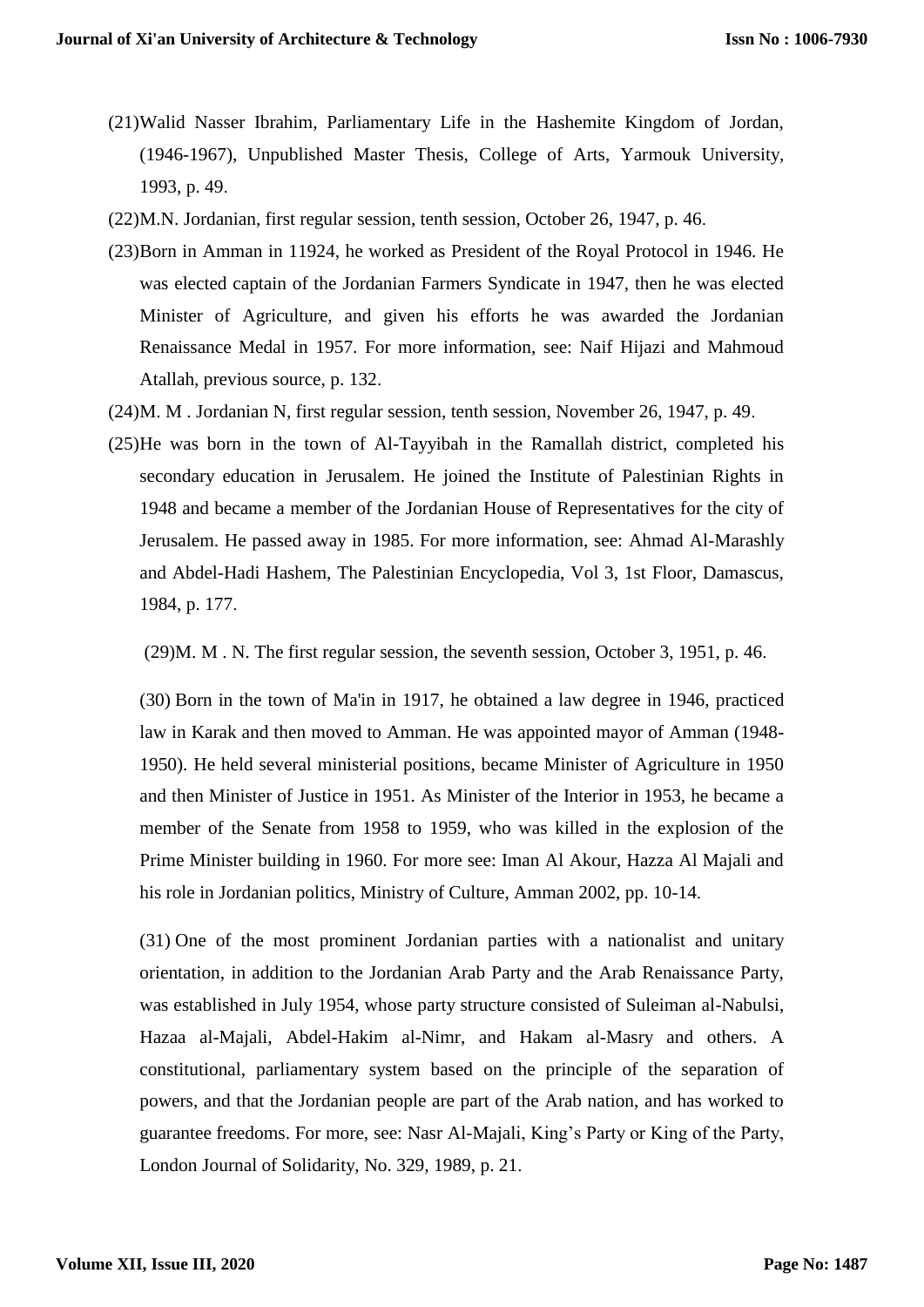(32)M.M. N. The Third Jordanian, The First Extraordinary Session, The Seventh Session, October 3, 1951, p. 44.

(33) Ibid, p. 46.

(34) Al-Hurriya Newspaper (Baghdad), No. 116, November 26, 1954

(35) J. Morris and R. Patai, The Hashemite Kings London, 1959, P. 103

(36) The Council's policy is based on adopting an economic policy based on the implementation of the five-year plan for the advancement of economic reality and based on the principles of the first short-term projects and is based on determining import and reducing the number of importers to maintain the sterling balances of the Jordanian treasury in British banks, while the second principle is based on long projects The term is based on increasing agricultural crops, encouraging the sulfur industry, and increasing the production of phosphates and cement. Thus, Jordan will benefit from exports of these manufactures and crops. For more information, see: Defense newspaper (Jordan), No. 45 42, February 24, 1950.

(37) Born in the city of Hebron in 1915, he became an administrative governor of the city of Jerusalem in 1948, then Minister of Trade in 1951, then a member of the House of Representatives in 1953, then Minister of Works in 1956. For more information, see: Naif Hijazi and Mahmoud Atallah, previous source, p. 33.

(38) Born in Nablus in 1903, he obtained a Bachelor's degree in Engineering Sciences from the American University of Beirut in 1925 and a master's degree from Oxford University in 1929. He was appointed Minister of Works, Construction and Reconstruction in 1950, then Minister of Knowledge in December 1950, then Minister of Foreign Affairs in 1951 and Minister of Defense in 1967, then appointed head of the Hashemite Royal Court in 1970. For more information, see: The Official Gazette of the Hashemite Kingdom of Jordan, No. 1025, June 1, 1950.

(39) M.M. N. The second, first regular session, the sixteenth session, January 22, 1951, p. 77.

(40) M. What . Third, Third Regular Session, Opening Session, November 1, 1953, p. 33.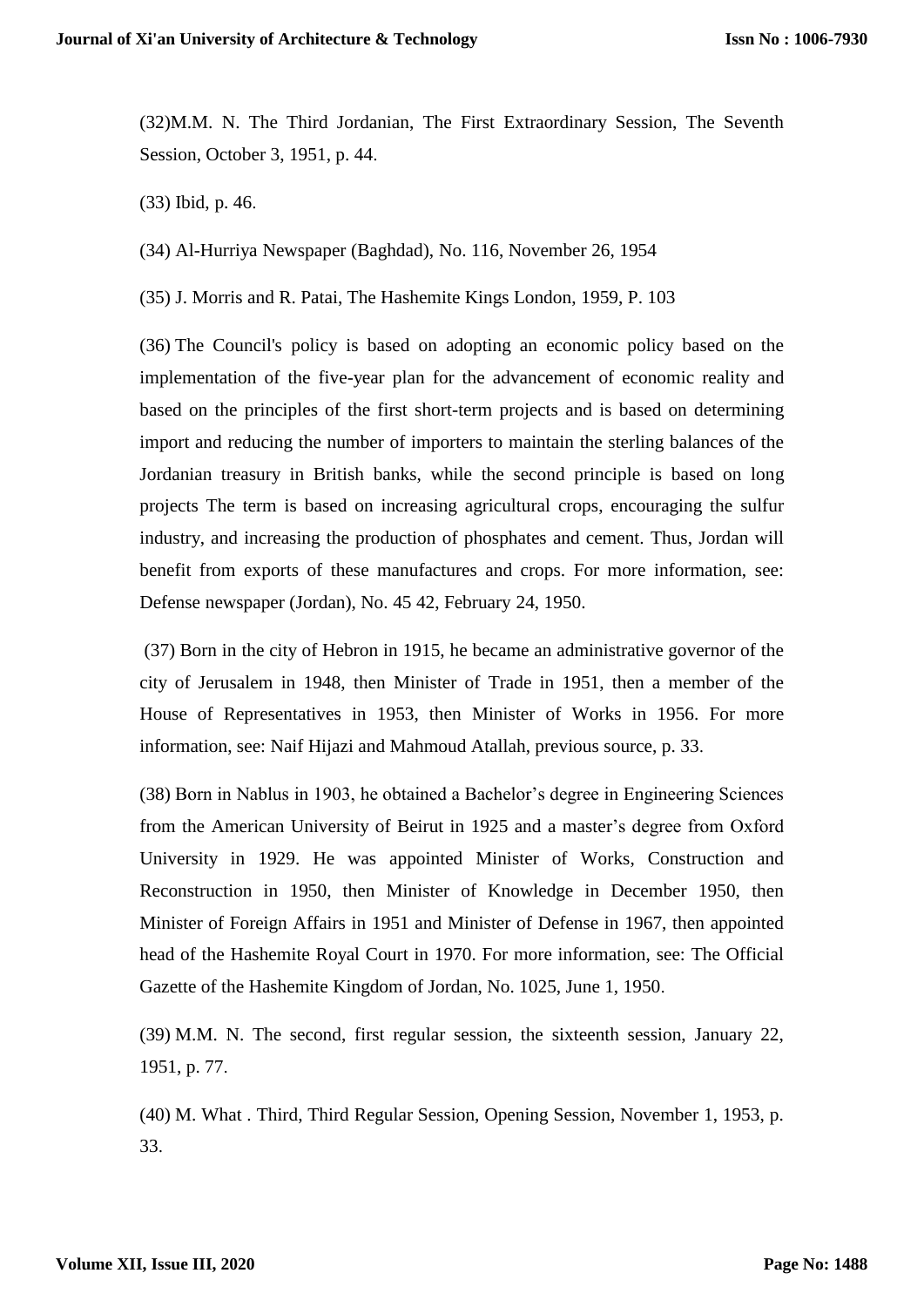(41)The same source.

(42) Muhammad Governorate, the Emirate of Transjordan, its Origins and Development in a Quarter of a Century (1921-1946), Amman, 1990, p. 229.

(43) Jordanian Statistics Department, Jordanian Statistical Bulletin of 1950, First Issue, Amman, 1951, p. 157.

(44 Z. Herschlag, An Introduction to Modern Economic History of the Middle East, The Arabization of Mustafa al-Husayni, Dar al-Haqiqa, Beirut, 1973, p. 344.

)45 (M. M . N. The second, first regular session, sixteenth session, January 22, 1950, p. 176.

(46) M. M . N. The second, first regular session, sixteenth session, January 22, 1950, p. 176.

 $(47)$  (M. M. The Second, Second Regular, First Session, March 17, 1950, p. 112.

)48(Supplement to the Jordanian Official Gazette, No. 246, January 6, 1950.

(49) Ibid.

(50) Hani Hourani, previous source, p. 91.

(51) On a Governorate, Economic Life in the Era of the Emirate (1926-1946), Jordan Development Journal, Amman, First Issue, January, 1973, pp. 19-20.

(52) g. Y. Hirschlag, op. Cit., P. 337.

(53 (On a Governorate, Economic Life in the Era of the Emirate (1926-1946), Jordan Development Journal, Amman, First Issue, January, 1973, p. 27.

 $(54)$ M. M. N. The second, first regular session, the sixteenth session, January 22, 1951, p. 127.

(55) Ibid., P. 173.

(56) M. M . Second n, extraordinary session, the third session, April 25, 191, p. 209.